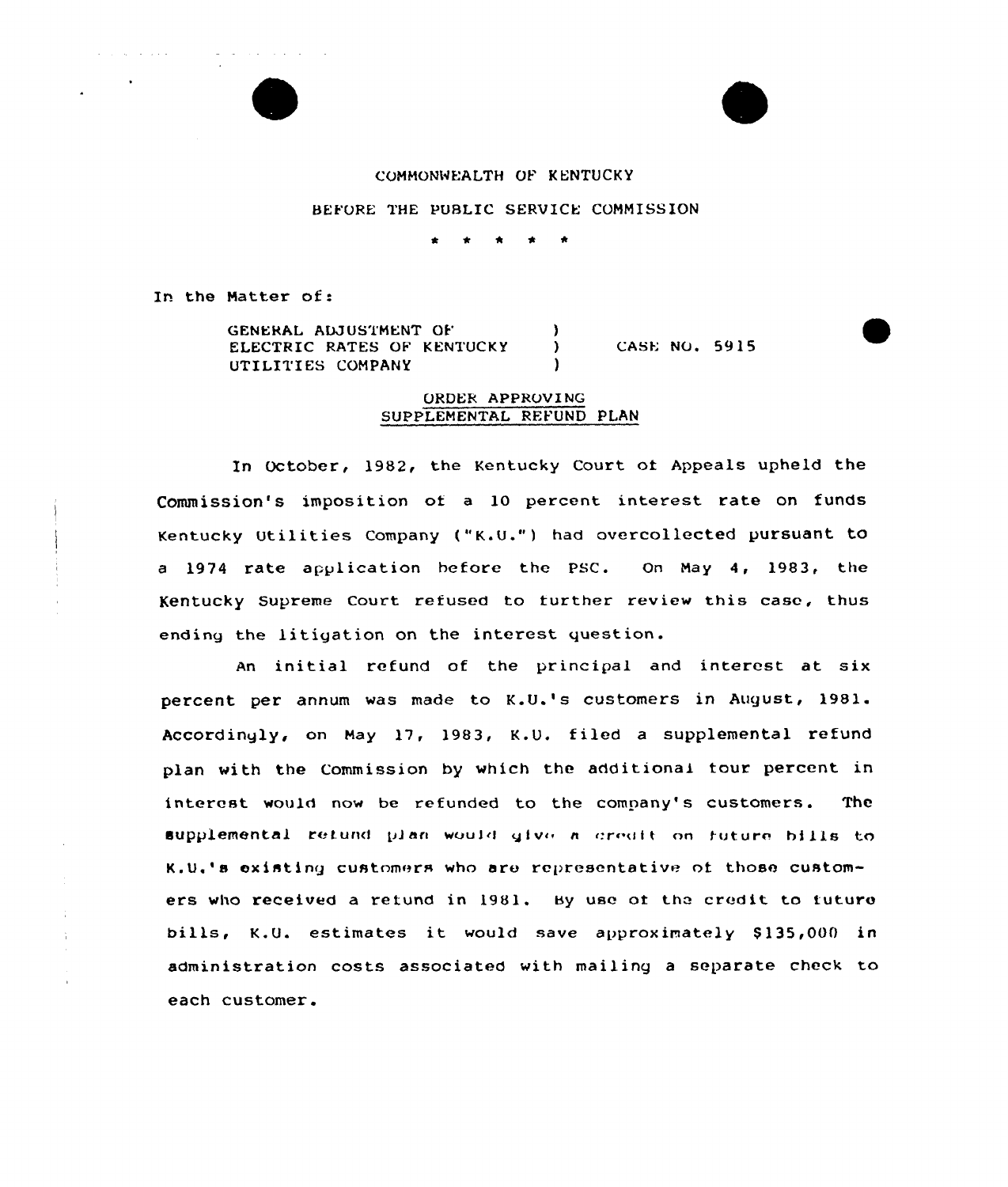on May 20, 1983, the Attorney General of Kentucky submitted a letter to the Commission in support of K.U.'s proposed refund plan on the ground that it offered the "least costly approach" of getting this additional money to the rate-paying consumers.

Chairman Murrell and Vice Chairman Randall are both disqualified from participating in this case due to their previous work in this matter while they were employed by the Attorney General's Office. However, KRS 278.080 requires <sup>a</sup> "majority oi the commissioners" as a quorum tor conducting any business. Accordingly, unless two commissioners can participate, no action could be taken on K.u.'s proposed refund plan and the customers of K.U. would be denied the additional refund that they are now entitled to receive. To prevent this inequitable result, the Commission has invoked the "rule of necessity" which allows an otherwise disqualitied officer to act when no alternative is available. $\frac{1}{2}$  Vice Chairman Randall has been designated to participate in this case under the rule.

Based upon our consideration of all of the above and being advised, the Commission finds that  $K.U.'s$  proposed supplemental refund plan is fair, just and reasonable tor both the utility and its customers and should, therefore, be approved.

IT IS HEREBY ORDERED that the supplemental refund plan filed by Kentucky Utilities Company on May 17, 1983, be, and it hereby is, approved.

 $\frac{1}{2}$  2 Davis, Administrative Law, §12.04 (1958).